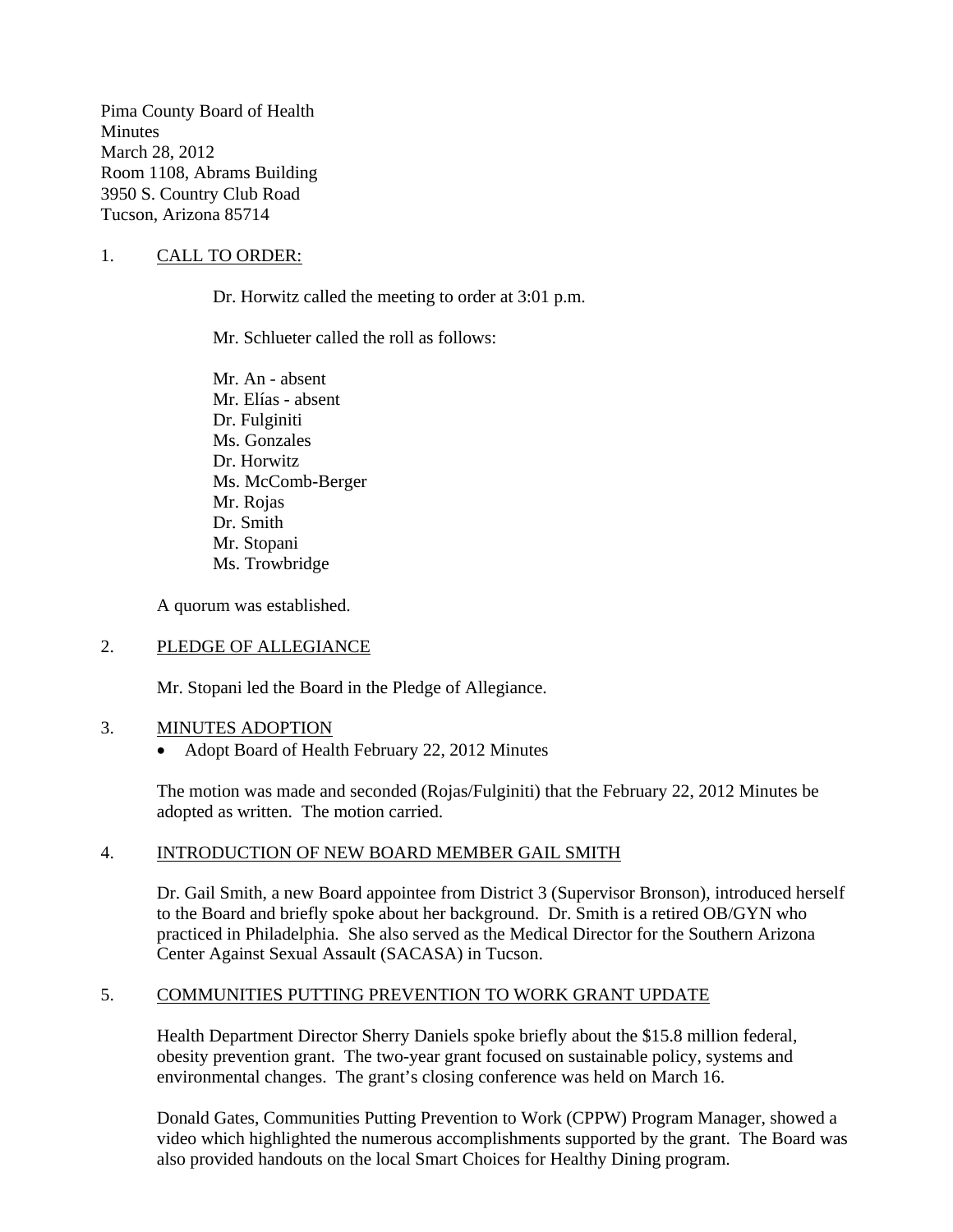#### 6. REVIEW OF ESSENTIAL PUBLIC HEALTH FUNCTIONS

Ms. Daniels utilized a PowerPoint presentation (attached) to inform the Board about the 10 essential public health services. The ten services involve three groupings of function: assessment, policy development and assurance. The 10 services are monitor health status; diagnose and investigate; inform, educate, and empower; mobilize community partnerships; develop policies and plans; enforce public health laws and regulations; link people to needed services/assure care; maintain a competent public health and medical workforce; evaluate and improve programs; and research. In addition to her input, Ms. Daniels called upon a number of managers present to speak on the various services. Managers providing input included Community Surveillance and Investigation Division Manager Marcy Flanagan; Records and Administrative Services Division Manager Brad McKinney; Chief Medical Officer Michelle McDonald and TB Program Nurse Manager Anne Davis. As the 10 services were discussed the presentation touched on Department program examples of these services. It was pointed out that the various programs perform many if not all of the services. As the presentation concluded comments turned toward the desire to focus on services that the Department lacks resources to provide and Ms. Daniels indicated her intent to focus on the more pressing needs by service at the next meeting.

## 7. BUDGET PREPARATIONS FOR FISCAL YEAR 2012/2013 BUDGET

Mr. McKinney provided a handout and information on the fiscal year 2012/2013 budget. The Department is provided a dollar amount by County Administration and then has to build its budget based on that amount. The budget goes to County Administrator Huckelberry for his review, then to the Board of Supervisors for adoption. Once the budget is adopted the Department cannot spend more money even if it generates more. In recent years supplemental packages (requests for additional funding for specific needs not already addressed) have not been submitted due to the economic downturn; however, the Department's proposed FY 12/13 budget includes a supplemental request for \$219,110 related to the Agenda item 8 (CHANGES TO FEDERAL FUNDING FOR CHILDHOOD IMMUNIZATIONS).

The FY 12/13 revenue figures are expected to fall short of the expenditure total by roughly \$1.3 million, largely due to the intrinsic budgetary challenges of animal care. In past years the Department has been able to draw from the Health Fund balance; however, reductions to General Fund subsidies have already trimmed the Health Fund balance to the point where it will not be able to cover the \$1.3 million. Board members expressed concern regarding this situation; discussed communications with the Board of Supervisors on the budget; and requested talking points to aid in these communications. For the next meeting the Department will provide talking points and possible scenarios related to the Department's FY 12/13 budget imbalance.

## 8. CHANGES TO FEDERAL FUNDING FOR CHILDHOOD IMMUNIZATIONS

Community Health Services Division Manager Kathleen Malkin was unable to attend the Board meeting, so Ms. Daniels spoke on this item. Ms. Malkin had attended a recent State meeting regarding vaccine policy changes coming from the CDC. Starting in January 2013 the federal government will no longer provide funding for immunizations for underinsured children. There will be less money flowing through the State for immunizations. The Department will be required to purchase vaccine that presently is provided for free, and will then need to bill insurance providers for the vaccine. This change is the reason for the aforementioned supplemental budget request. An additional concern related to these changes is that the Department is not currently well configured as a billing agent.